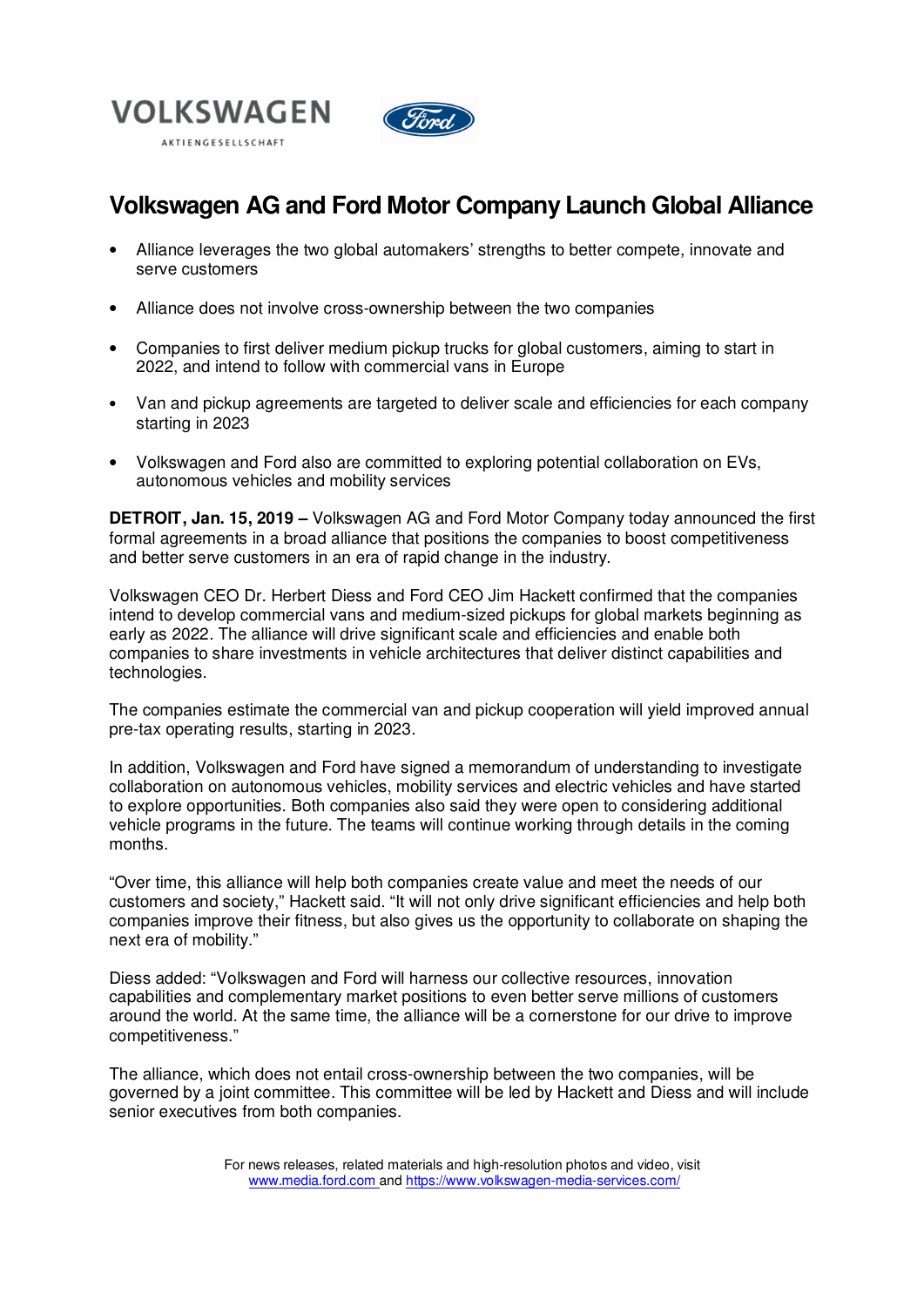### **Commercial van and pickup collaboration**

Ford and Volkswagen both have strong commercial van and pickup businesses around the globe, with popular nameplates such as the Ford Transit family and Ranger as well as the Volkswagen Transporter, Caddy and Amarok.

The companies' collective light commercial vehicle volumes from 2018 totaled approximately 1.2 million units globally, which could represent the industry's highest-volume collaboration as production scales.

Demand for both medium pickups and commercial vans is expected to grow globally in the next five years. The alliance will enable the companies to share development costs, leverage their respective manufacturing capacity, boost the capability and competitiveness of their vehicles and deliver cost efficiencies, while maintaining distinct brand characteristics.

Through the alliance, Ford will engineer and build medium-sized pickups for both companies which are expected to go to market as early as 2022. For both parties, Ford intends to engineer and build larger commercial vans for European customers, and Volkswagen intends to develop and build a city van.

# # #

#### **About Volkswagen Group**

The Volkswagen Group with its headquarters in Wolfsburg is one of the world's leading automobile manufacturers and the largest carmaker in Europe. The product spectrum ranges from motorcycles to small cars and luxury vehicles. In the commercial vehicle sector, the products include ranges from pickups, buses and heavy trucks. The Group operates 120 production plants in 20 European countries and a further 11 countries in the Americas, Asia and Africa. Every weekday, around 642,292 employees worldwide produce nearly 44,170 vehicles, and work in vehicle-related services or other fields of business. www.volkswagenag.com.

#### **About Ford Motor Company**

Ford Motor Company is a global company based in Dearborn, Michigan. The company designs, manufactures, markets and services a full line of Ford cars, trucks, SUVs, electrified vehicles and Lincoln luxury vehicles, provides financial services through Ford Motor Credit Company and is pursuing leadership positions in electrification, autonomous vehicles and mobility solutions. Ford employs approximately 200,000 people worldwide. For more information regarding Ford, its products and Ford Motor Credit Company, please visit www.corporate.ford.com.

#### **Forward Looking Statements**

Statements included herein may constitute "forward-looking statements" within the meaning of the Private Securities Litigation Reform Act of 1995. Forward-looking statements are based on expectations, forecasts, and assumptions and involve a number of risks, uncertainties, and other factors that could cause actual results to differ materially from those stated. Forward-looking statements speak only as of the date of their initial issuance.

For news releases, related materials and high-resolution photos and video, visit www.media.ford.com and https://www.volkswagen-media-services.com/